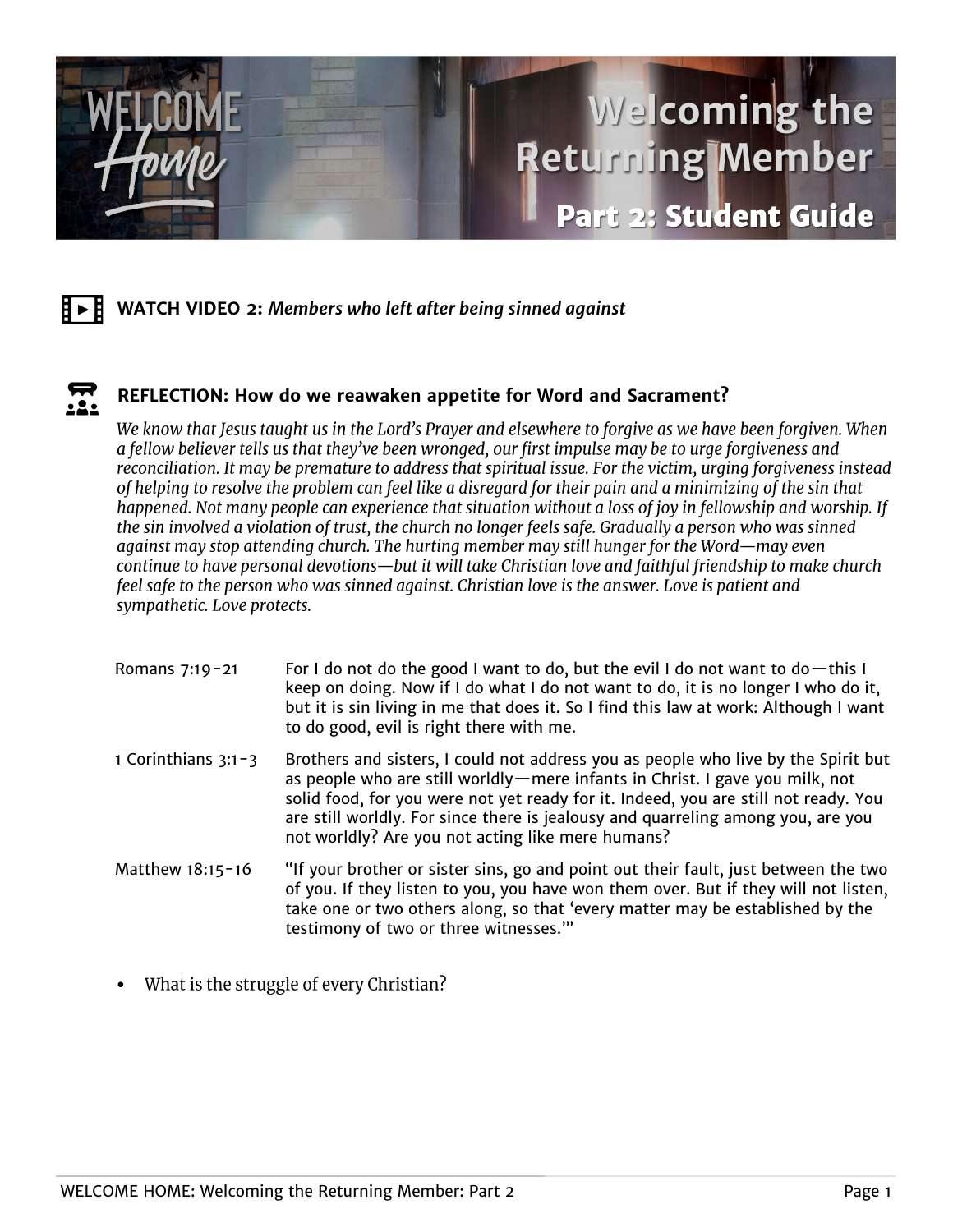- Why should it not surprise us that a church member has sinned against a fellow church member? •
- Since all church members sin and church members may sin against other members, should we • accept this as a fact of life and ignore it when it happens?

Colossians 3:12 Therefore, as God's chosen people, holy and dearly loved, clothe yourselves with compassion, kindness, humility, gentleness and patience. Romans 12:15 Rejoice with those who rejoice; mourn with those who mourn.

- 
- Why are we inclined to avoid getting involved when other members are in conflict?
- What role does compassion and kindness have in getting us involved?
- Sometimes we find it hard to see someone else's point of view. How do you feel about the person • when you believe it's a case of overreacting?
- What relationship does "mourn with those who mourn" have with compassion?

## **REFLECTION:** Sexual abuse in churches has been widely reported. What have we **learned?**

We don't like to think that a child could be abused in our church or that an active member might have committed such a sin. Reports of abuse in the church can teach us how not to process accusations and that we need to create policies to prevent abuse. Survivors of abuse often find themselves blamed by church members for what happened to them while abusers are being protected. Survivors of abuse which happened in a church sometimes stop attending church because they no longer feel safe. WELS has a task force, Freedom for the Captives, to address this problem and prevent abuse. Freedom for the Captives has developed training and will help churches form policies to prevent abuse. Taking steps to prevent abuse demonstrates that our churches want to protect people. On freedomforcaptives.com, survivors can find passages to comfort them and help them spiritually.